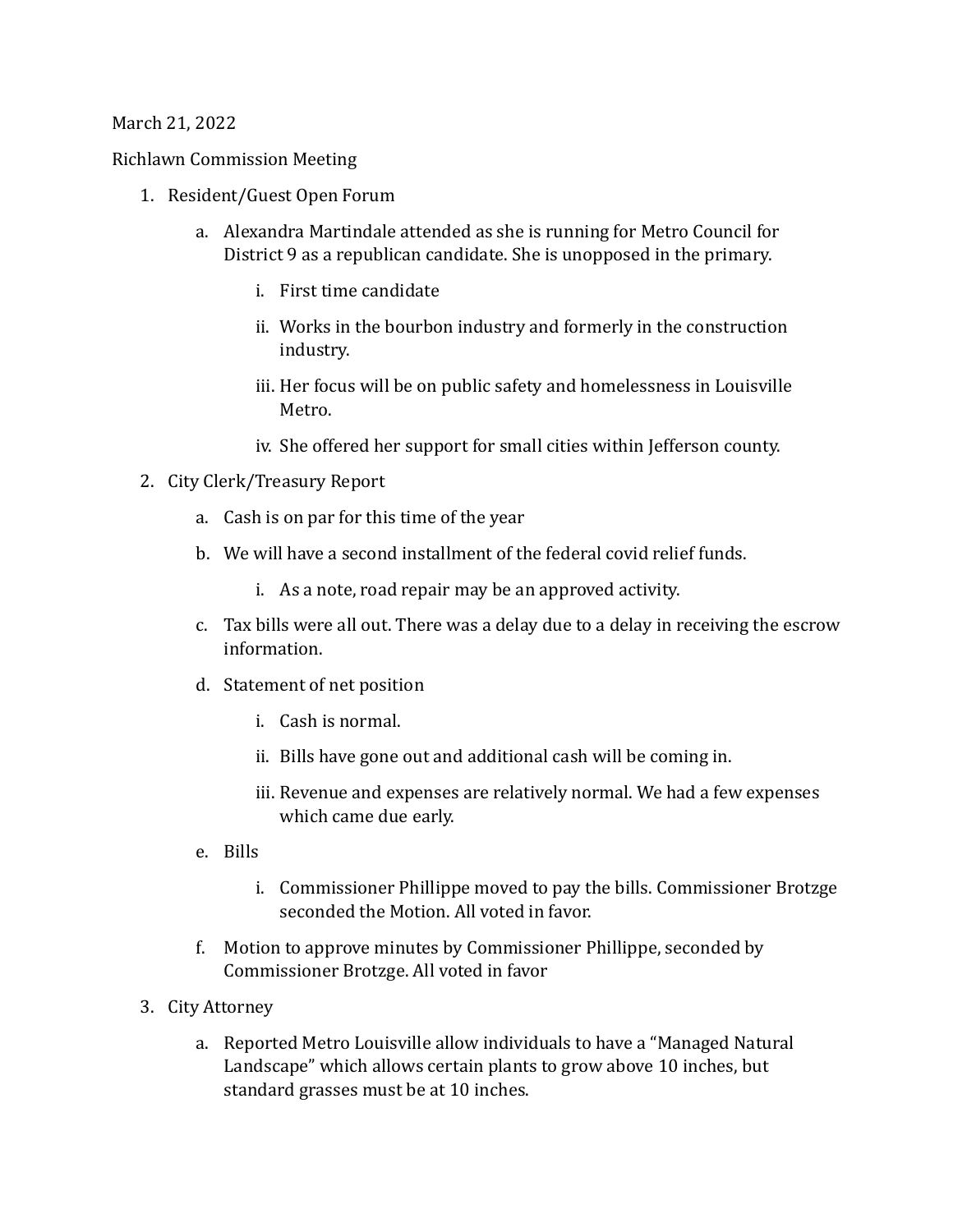- b. We will look into allowing certain vegetation to grow higher than 10 inches so long as they are not weeds or standard grasses.
- 4. Code Enforcement Officer
	- a. Resident on Hubbards was issued a notice regarding a gravel driveway.
	- b. Lighting issue on Gibson Road continues. Resident shining lights has been cited again.
	- c. Mayor Carpenter received a complaint about 220 North Hubbards
	- d. We will look into
- 5. Sheepdog Security
- 6. Commissioner Brotzge
	- a. Construction projects
		- i. No new projects
		- ii. He expects more activity soon.
	- b. Tree Canopy
		- i. Request for reimbursement at 219 Don Allen
		- ii. Request for reimbursement at 4173 Blenheim
- 7. Commissioner DeVore
	- a. Yard waste collection starts back April 4, 2022.
	- b. Two signs that fell will be replaced shortly.
	- c. She has received estimates for lighting at the front entrance. \$740 is the amount, and the Commission approved the project.
- 8. Commissioner Downs
	- a. Handbooks are complete and will be delivered in the next week.
	- b. Texting service will include updates about the Richlawn tax due date.
	- c. Meeting minutes are being updated on the website.
- 9. Commissioner Phillippe
	- a. 4193 Blenheim
		- i. Issue persists.
		- ii. Commissioner Phillippe will continue to follow up with the inspector.